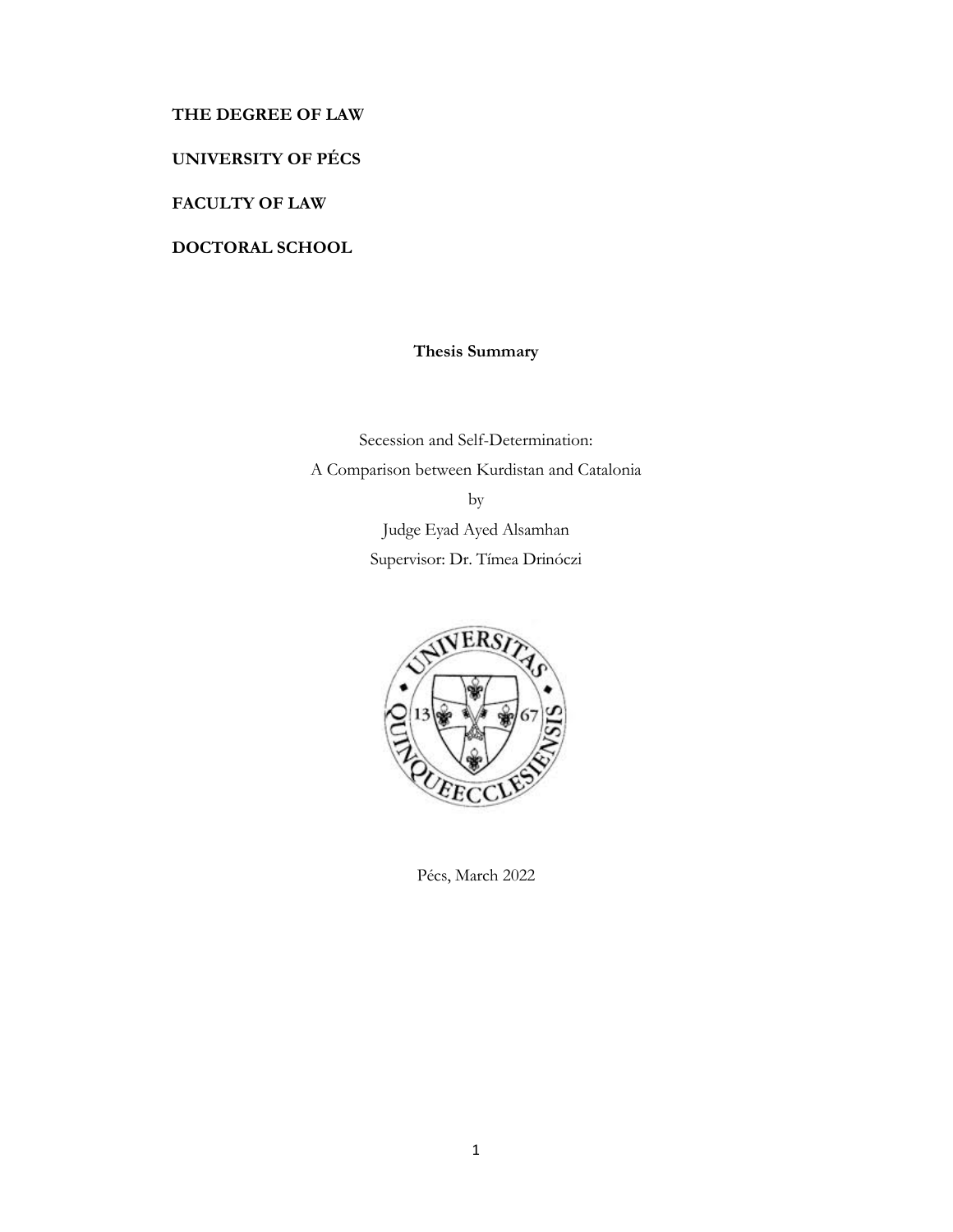## **Table of Contents**

| III.DESCRIPTION OF THE EXAMINATIONS AND ANALYSES PERFORMED AND OF |  |
|-------------------------------------------------------------------|--|
|                                                                   |  |
|                                                                   |  |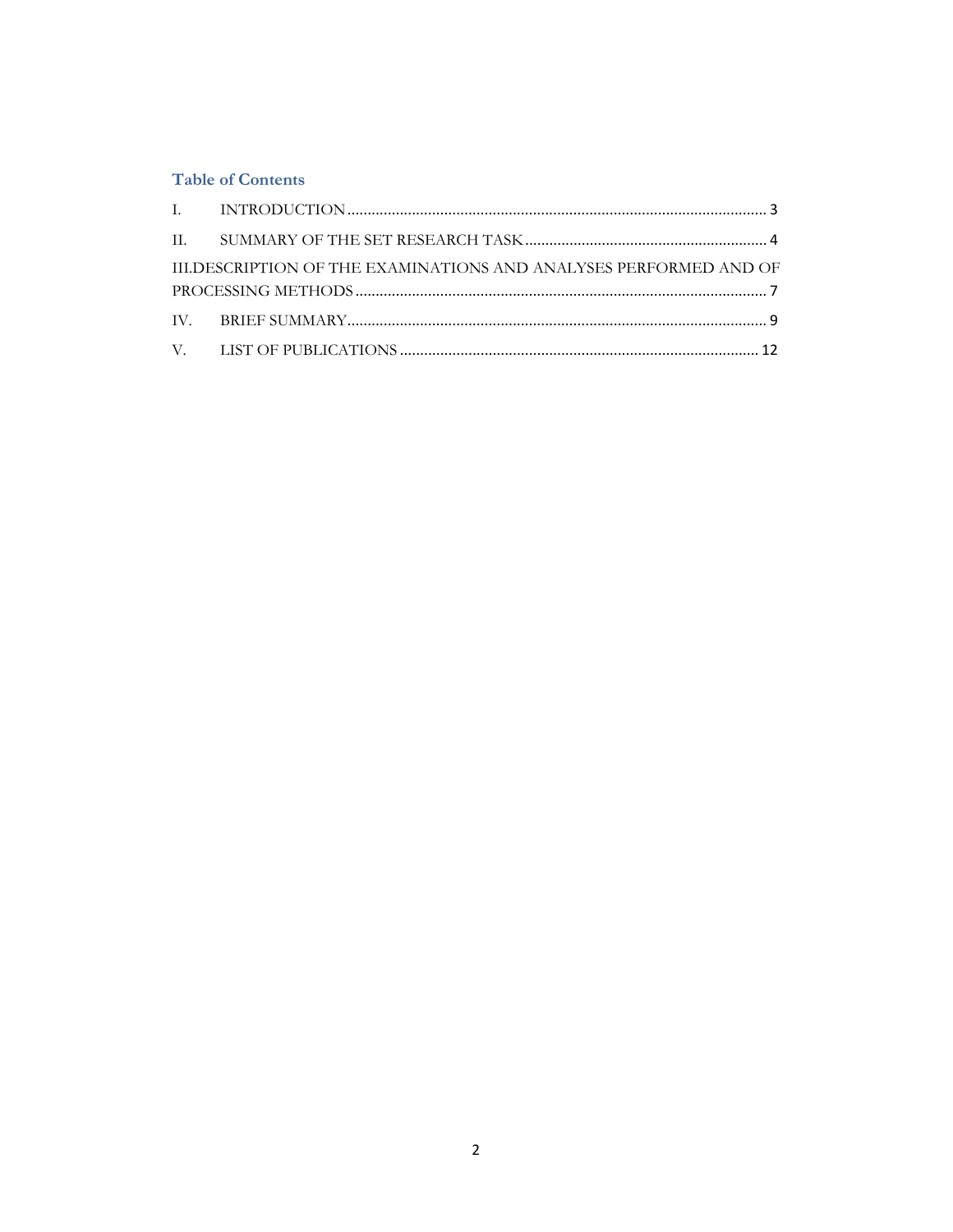#### **I. INTRODUCTION**

Although it is not a new way of creating new entities or states, the phenomenon of secession has lately attracted the attention of several nations in different regions. It seems that the world cannot stand to stay united in states with one another. Following any era of colonization and subsequent decolonization, several nation-states may be created with little consideration of the inhabitants within them or the borders formed to create these states. This has resulted in the rise of conflicts due to the creation of minorities within bordering states who, in many instances, face discrimination on all levels due to their ethnicity, religion, and traditions, along with other factors, thereby giving rise to calls for secession by these people.

Secession is a necessity, because it reflects the self-determination principle, but secession is painful and can negatively affect not just the state's integrity but also its international stability. Secession appears in authoritarian states, states in which their governance does not strongly acknowledge the right of self-determination of the people, such as Cameroon, Iraq, the Central African Republic, Chad, and Sudan. However, secession has also been demanded in liberal democratic states as seen in Northern Ireland and Scotland (United Kingdom), Greenland (Denmark), Flanders (Belgium), Corsica (France), Venice (Italy), Catalonia and Basque (Spain), and Quebec (Canada).

The world is witnessing the birth of several secessionist movements every year. Upon reviewing these examples and literature, it can be seen that there are separation impacts that may reach all countries in the world. For this reason, these secessionist movements can be considered a phenomenon. This phenomenon is attacking the integrity of the sovereign states in the international community.

This study tries to test the theories of researchers' views in the field, indicating theories' shortcomings, and then come up with a new theory that could be applied to different nations. In other words, this research question needs to be asked, and as seen in the questions of the dissertation, against the background of the abovementioned brief literature review, it can be realized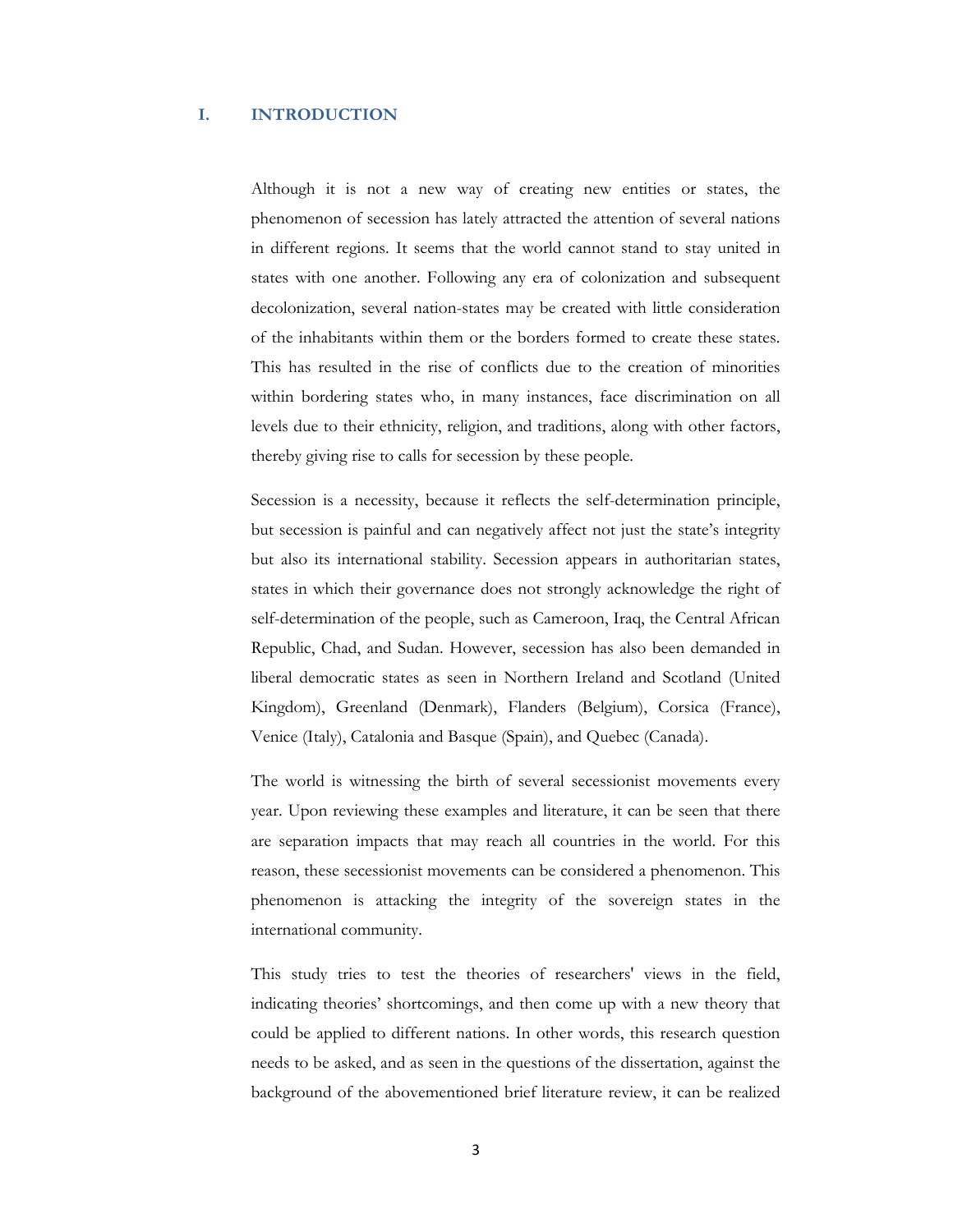that there is a lack of a comprehensive modern theoretical framework of the phenomenon of secession. Hence, this dissertation aims to determine a comprehensive modern theoretical framework so that a general justification for all states from a constitutional and international perspective can be found and applied. This research process will address the problem by studying examples from two different secessionist movements and from different legal and international scenarios.

#### **II. SUMMARY OF THE SET RESEARCH TASK**

The main research task is to justify the secession in light of selfdetermination right by comparing Kurdistan and Catalonia. I have started with each case legal and historical background to get the necessary information about the case study. I focused on the terms of the debate of secession, the conceptual framework of secession, to know the scope of the secession. I have started by analyzing the existing theories of justifying secession that primary and remedial theories can classify to accomplish this mission. I have tried to apply these theories in the cases of Kurdish and Catalans secession. I have found a different theory for each case. in details, The Kurdish situation has two different theories to justify secession. Therefore, I showed that there is no one single comprehensive theoretical framework to justify the secession.

The Kurdish referendum, the autonomous region of northern Iraq, (on September 15, 2017) and Catalan referendum (on October 1st, 2017) endeavors to establish a unilateral independence referendum have made secession, once again, a prominent political issue like the later Scottish referendum in September 2014 to be present again in the 2021 project. There is a need to compare the secession of Kurdistan and Catalonia through the said theoretical views that describe the analysis aspect of secession, like historical, locational, demographical and the international relational aspects, because knowing and understanding the nature of secession in the examples will put the researcher in the best position to offer some alternatives to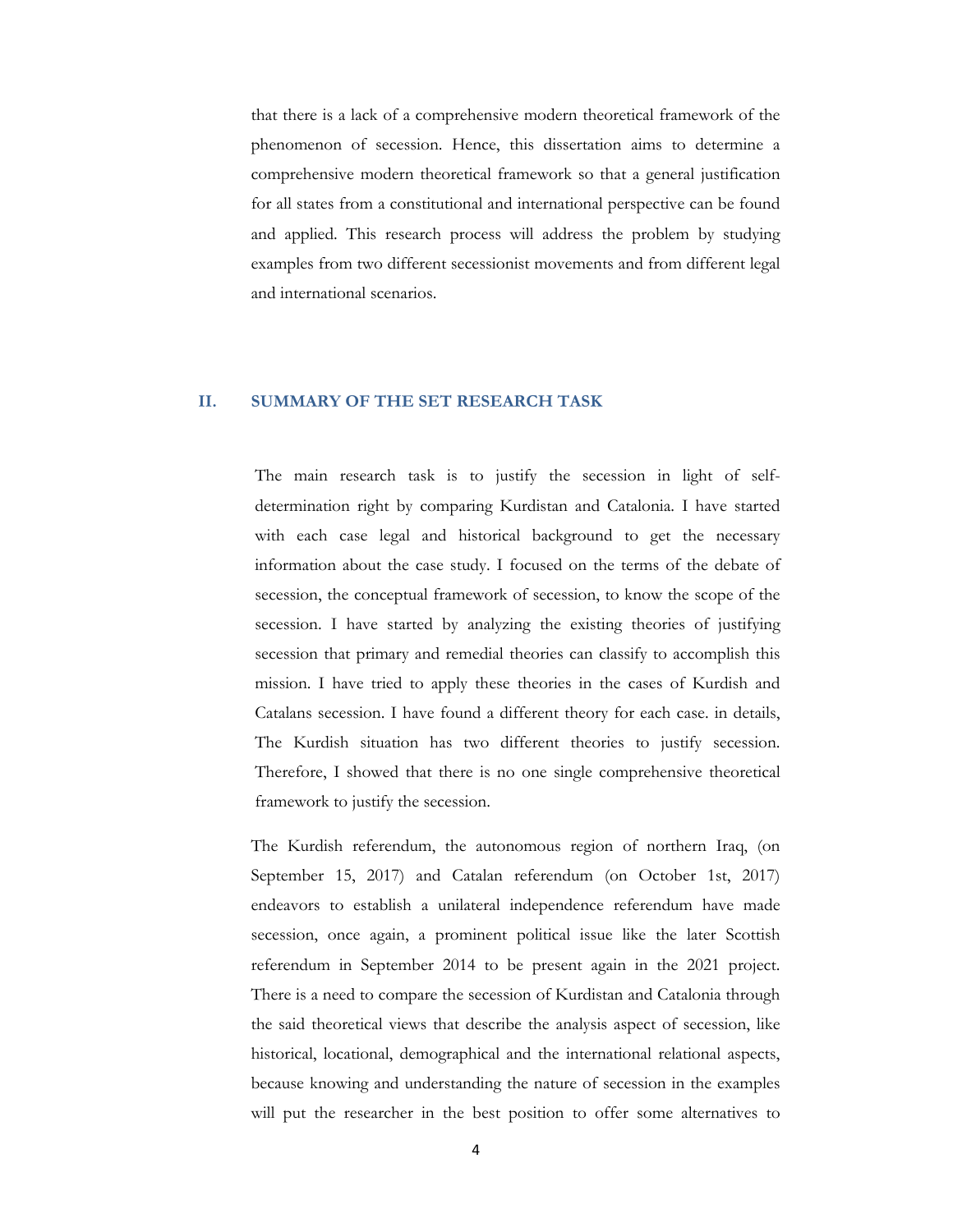overcome the challenge of secession and self-determination. The comparison between Kurdistan and Catalonia will be the ideal case law studies. In particular, contemporary studies come up with a theory and use different examples to support the theory from different aspects. Instead of that way, I am analyzing the legal justifications of secession and testing the suitability of the theoretical criteria as an international norm for the selected cases of Kurdistan and Catalonia. In other words, the theory will be a result of studying the comparison of the selected examples to come up with a comprehensive theory for the process of secession. The comprehensive rule for the process of secession can be developed and it can be applied to other future examples, including the Scottish secession as mentioned. Therefore, both chosen examples of Catalonia and Kurdistan are ideal examples for this study as they represent the range of laws and principles of secession over the world. If this study can compile the comprehensive theoretical framework of secession over the said examples, the outcomes can be applied to any secession case.

This dissertation's chosen examples were based on a careful analysis of two different movements with two different versions of democratic citizens that reflect both ideal examples of world backgrounds. Internationally speaking, not only do Catalonia and Kurdistan want to secede from the countries to which they belong, but many other regions in the world have also sought to do so in recent years. For instance, the secession of Nagorno-Karabakh from Azerbaijan, Karakalpakstan from Uzbekistan, South-Sudan from Sudan, Western Sahara from Morocco, Kachin and Karen from the Union of Burma, and Tasmanian and Western Australia from Australia. Some of them have succeeded in secession, others did not, and some who became independent countries did not have a happy ending. Although the two chosen examples in this study share similar ambitions but have not managed to secede so far in the time of this study, they show an undeniable contrast of the situation in the parent state, location of the people regarding the parent state, number of the parent states, history, and steps taken to secede. Indeed, it is only after a 'diagnosis' that predictable legal solutions to the problem of secession can be offered. In the case of Kurdistan and Catalonia, all aspects of secession theories are not necessarily applicable in both cases. However,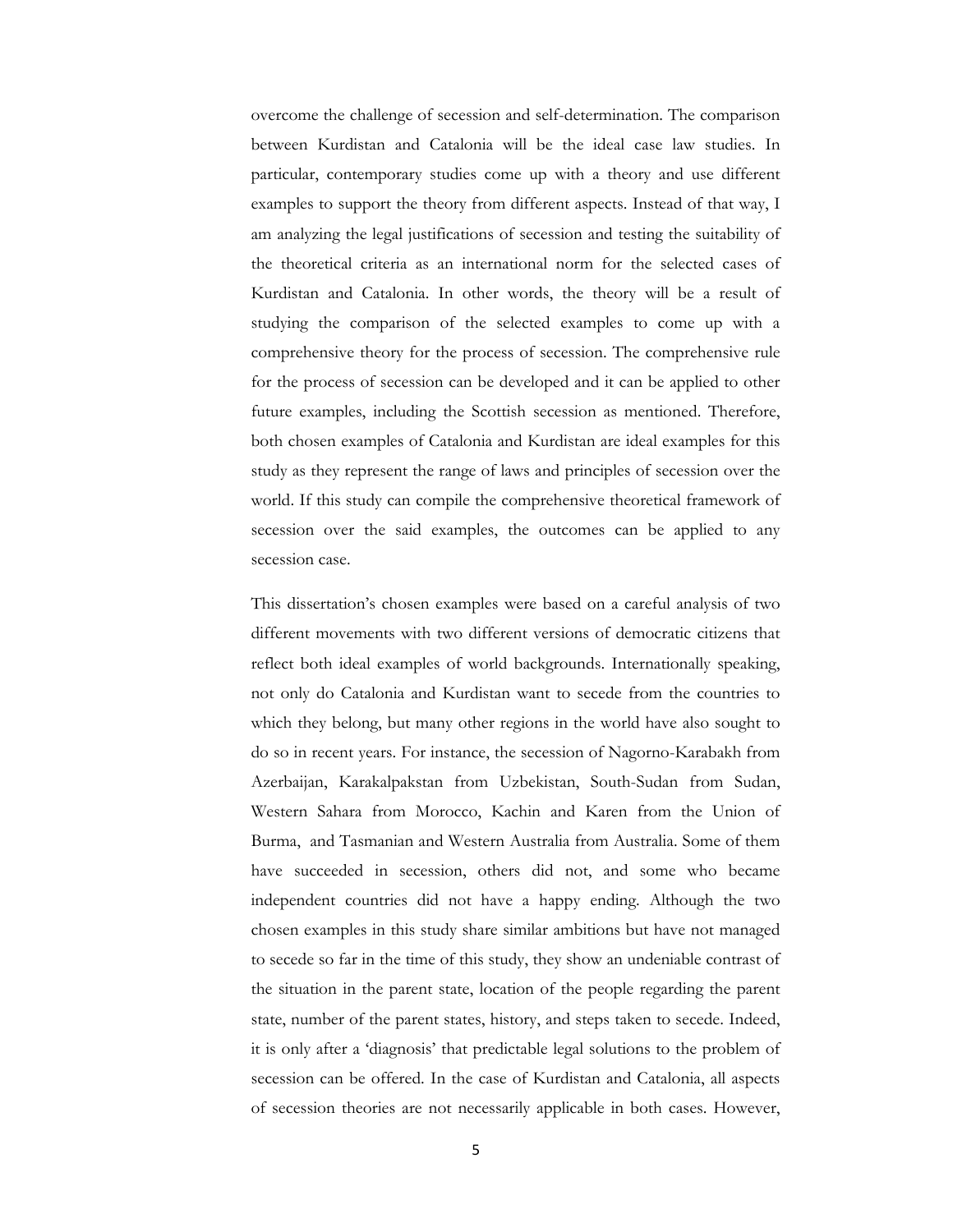the main reason for studying all aspects is to discover if one of them or more can assert and justify the legality of secession for the early mentioned examples and others. In other words, in the literature, there have been theories developed based on studying the secession movements in Kurdistan and Catalonia, but they are not convincing enough because each study focuses on the specialty of the subject cases individually, each Kurdistan and Catalonia, without paying attention to the wide picture of the global challenge of secession.

Specifically, Catalonia is the most prominent example of a community seeking secession or independence today alongside Iraqi Kurdistan. Catalonia represents an example of a community contemplating secession with fewer security difficulties, where the generally peaceful relations among neighbors occur, and the pooling of security responsibilities within the European Union has created an international climate suitable for Catalonia and other European or non-European communities like Quebec.

 On the other hand, while being unique in some aspects, the Kurdish movement shares various common characteristics with similar secession movements from the former Yugoslavia to Chechnya, from the Middle East to Africa. These movements represent the conflicting hopes and fears of diverse ethnic communities that have captured international attention during a period of rapid and often violent change.

To cover all the dimensions of this study, I have gone through the aspects of justifying secession in constitutional and international law. Started by the International law because it is the spark of the secession life. I have commenced by understanding the concept of self-determination through knowing the "self" that stands for people and determination that stands for deciding their social and political future. In the first part, I have studied who can decide and exercise the secession, or any other determination forms. I served through the location impact and the minority rights in this endeavour. Then I have studied the international transition for the right of "selfdetermination". I proved that self-determination has recently changed from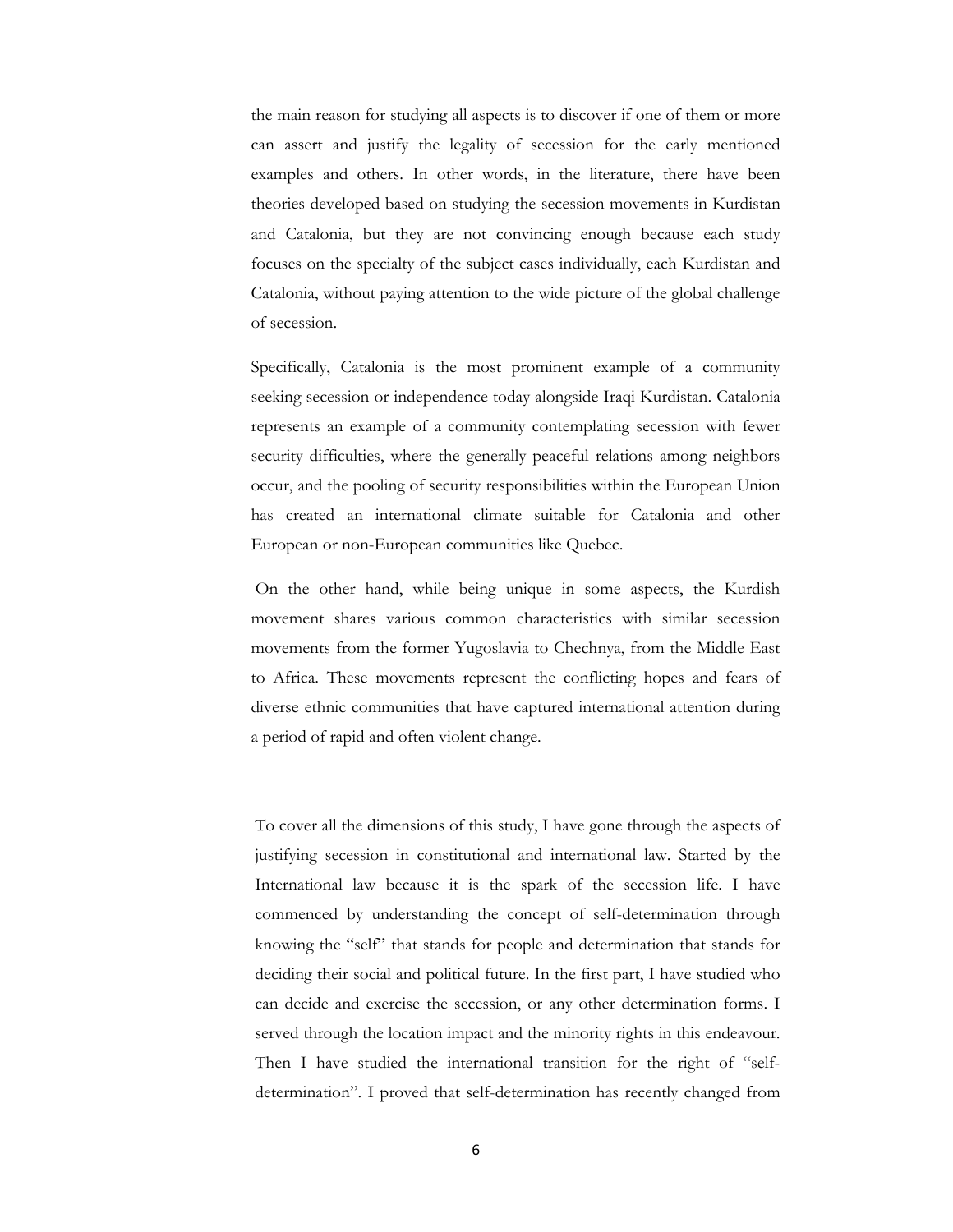being exclusive to people under colonization and the secessionists. I have ended this chapter with international recognition concerning secession.

As the second dimension of the secession and self-determination study, seclusion in constitutional law has been studied in the following chapter. The constitutional provisions relating to secession and I have classified them into three categories based on the secession's treatment of these provisions followed by the judicial role in this part. Then I have gone back to the roots of the *basic law* and the theories of natural rights and the social theories that organize the relation between the people and the state. I have derived the related aspects of theses theories from Hobbes, Locke and Rousseau's theories. Then I have formed the concept of "internal needs of the people" to set up secession's internal merit.

In conclusion, I have connected all parts of the study to develop the secession theoretical framework based on two aspects of secession. The international recognition and the internal needs of the people.

# **III. DESCRIPTION OF THE EXAMINATIONS AND ANALYSES PERFORMED AND OF PROCESSING METHODS**

The methodology adopted in this dissertation is based on analyzing methodology adapted in the earlier studies and testing them on the two said examples. At the same time, a comparison between Kurdistan and Catalonia can determine secession's comprehensive theoretical framework.

This study also determines the reasons for and the consequences of peoples' self-determination from a constitutional view. It is necessary to know the position of self-determination in the constitutional law to understand the further steps after initiation and practising the right of self-determination. The constitutional court decisions disclose this position, especially that the constitutional court decisions are connected with most secession referendums.

It deserves to be noted that the rise of the national identity has international and constitutional aspects. The existing constitutional structure presents a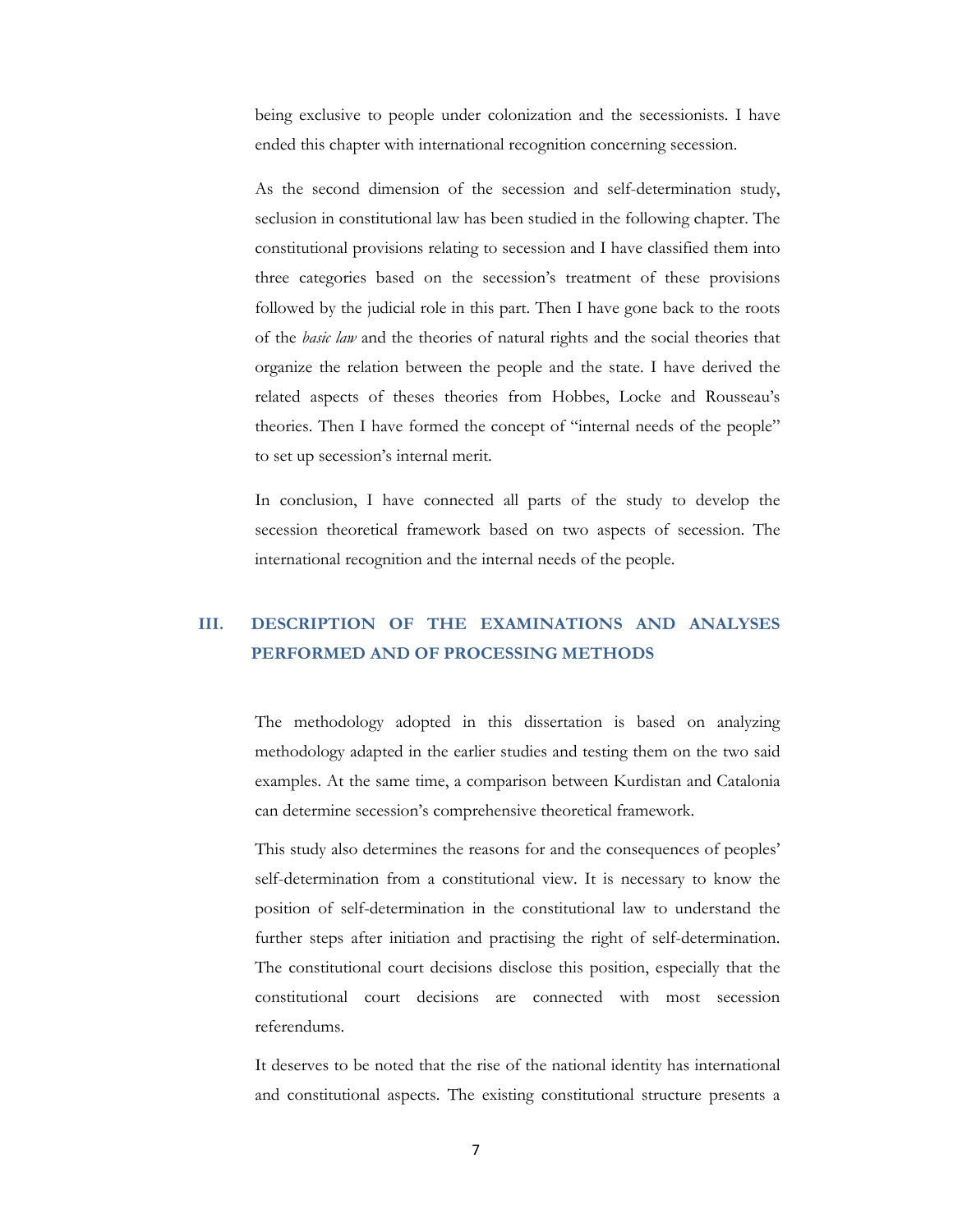serious global challenge of how the constitution can present its nation before the international community. This issue shows the difficulty of compromising the often conflicting political goals of minority and majority groups within one state. These are the first steps to address the global challenge of secession from a more abstract perspective.

Besides, building on the ideas of constitutional identity since every constitution should reflect the peoples' needs, the identity of the constitution is found within the provisions of the constitutional texts and the related jurisprudence that is specifically and exclusively characterized by the situation that was formed during the constitution-making process and its form so that their purpose is to apply them in the face of internal obligations to peoples' and international human rights requirements. In other words, the constitution shall represent the needs of the people to represent its identity. The constitutional identity will not stay reserved when the constitution does not provide its people's needs as we can see as the study's outcome.

This ambitious research tries to join the mentioned expressions in constitutional and international perspectives. This study will use the constitutional aspect represented in the social contract in secession's justification. And show how it is connected with the international perspective of secession represented in self-determination on the other hand. In other words, one of the most modern renewable legal issues that preoccupy constitutional scholars in the world is so essential because of the growing awareness of third-generation human rights focusing on collective rights such as self-determination, which could be tested in the formation of modern constitutions. This proposed thesis aims to inform action, prove a theory, and contribute to developing knowledge in constitutional and international studies. This dissertation will highlight the significance of people's self-determination alongside the social contract. It deals with the developed definition of self-determination as an element of the democratic transition; it is also ostensibly connected with the social contract.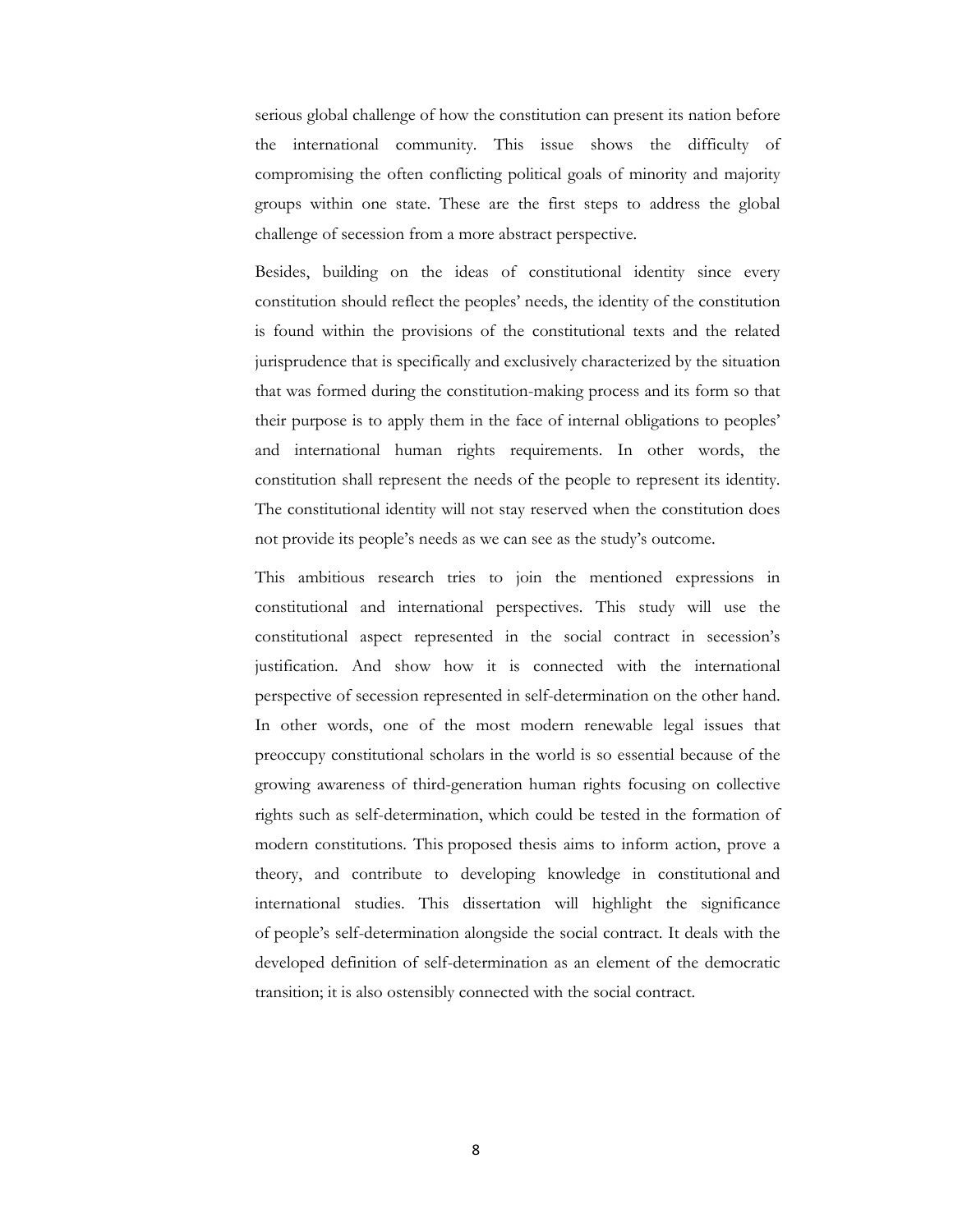### **IV. BRIEF SUMMARY**

The secession is a process of separation of a people and its territory from the state to establish an independent state or join a neighbouring state in light of these people's self-determination. This process has a constitutional and international perspective. Constitutional perspective based on the social contract theories that organize the relation between the people and the central government. The international role sees the international perspective of welcoming this process in the international club. Each perspective has its own justification concerning secession.

Starting with the constitutional perspective, the constitutional perspective defines the internal merit of secession. This merit is the failure of satisfying the internal needs of the people. The "internal needs of the people" has two dimensions: first, it unites and constructs the bonds between the secessionists, for example, but not limited to, the race drawing form the Kurdish and Catalans' example or any other ties like religion, the right of association, or any form of ties to construct the "self" or the identity of them. The second, the "internal needs of the people" show the merit of breaking the social contract with the parent state.

The international perspective of secession starts with the international right of self-determination. Only recently, this right is not exclusively that body entrusted with advising on the legitimacy of the secessionist movement), must balance this aspect against its valuation of the current disturbance of maintaining the status quo.

 The utilization of these scientific results is seen in justifying all secessionist movements worldwide; the scholar can predict where secession is moving. Therefore, there is a clear justification of a theoretical framework of secession regardless of each secession case.

The concept of self-determination is the most powerful belief. No other concept is as strong, visceral, unruly, as steep in creating aspirations and hopes as peoples' self-determination deserve to be protected in secession. Although there is no single justification for legitimate secession, I argue that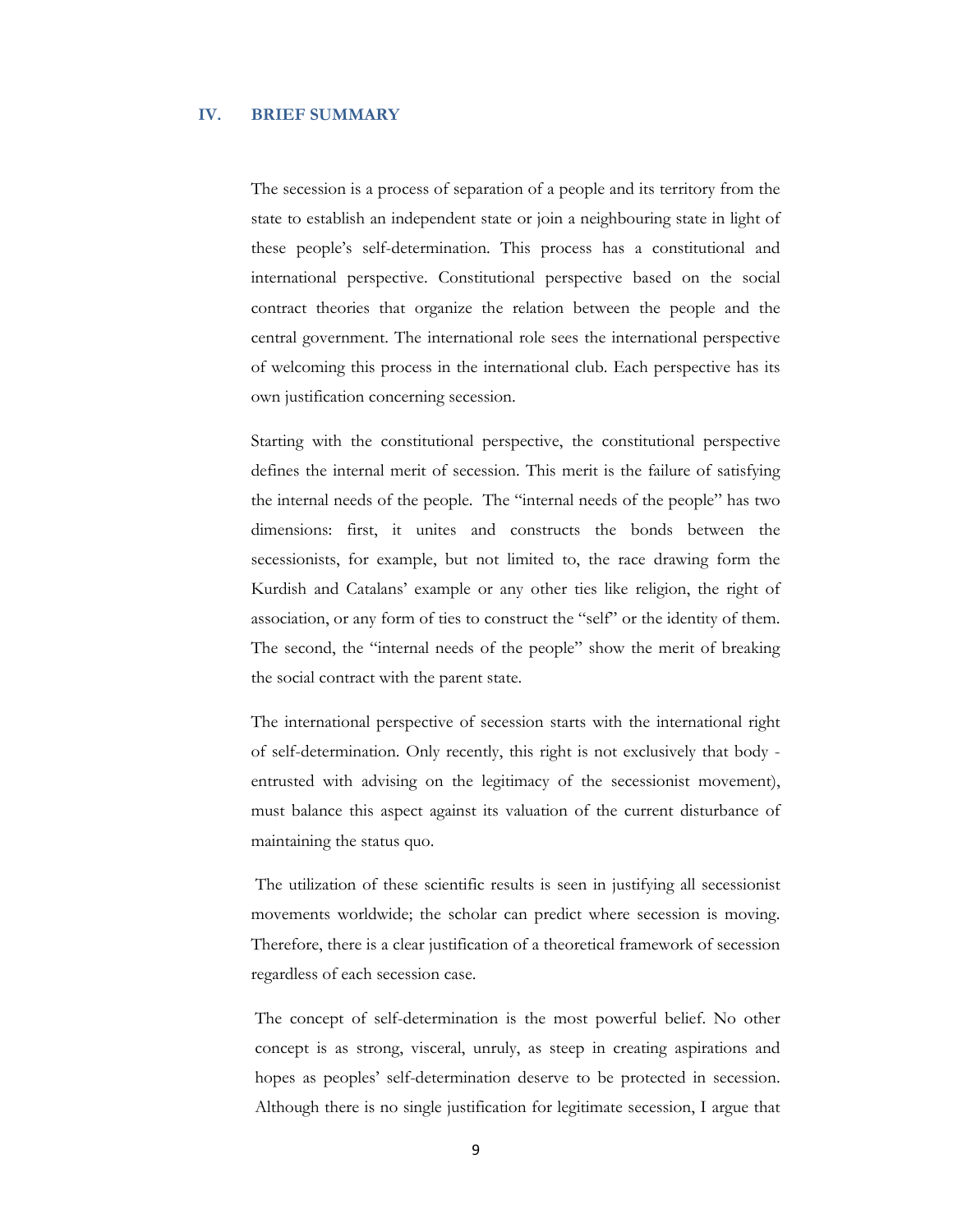there are two aspects of secession and self-determination ruling the situation for all secession examples worldwide. The comprehensive justification regarding the legitimacy of secessionist claims, as we can see from both examples of Kurdistan and Catalonia tested along with the other examples, must result from the balancing of **the internal demands of the people** expressed in the social contract against the justifiable concerns of the international community expressed in international **recognition.** Balancing these two aspects will avoid creating special and new standards to justify secession based on each case. It will set a general immutable rule applied to all cases, current and future ones, against every group in the same way. The power of the internal needs of the people is not enough to grant secession. If "peoples" is the body, international recognition is the spirit that makes it alive. Both form the scene of secession. I claim that secession has two aspects: the "internal needs of the people" and international recognition. Each aspect has its rules to reach a sufficient level to grant a successful secession process. Each situation shall be measured whether it will cause a distribution to the international stability or reserving the Status Quo. It shall be represented in the constitution if it is a need for its people. Selfdetermination by the whole nation leads to good governance while an immutable minority may be led to secession. The thesis presented on the interaction constitutional and international law field starts with the comprehensive analysis and then tests it in Kurdistan and Catalonia's practical example.

Granted for the people under the colony and is a right for people who have internal merit of secession. The members of the international community present this right by recognition. Although the recognition of any secession is affected by politics, international law tries to justify the unjustifiable politics. The international recognition of secession's main role is based on protecting international stability and order. Thus, the international community seeks to protect the international order's stability by the approval of secession if the status quo is distributing to international stability. On the opposite, the international community will never welcome secession if it will cause a disruption of the Internation stability than the current disruption.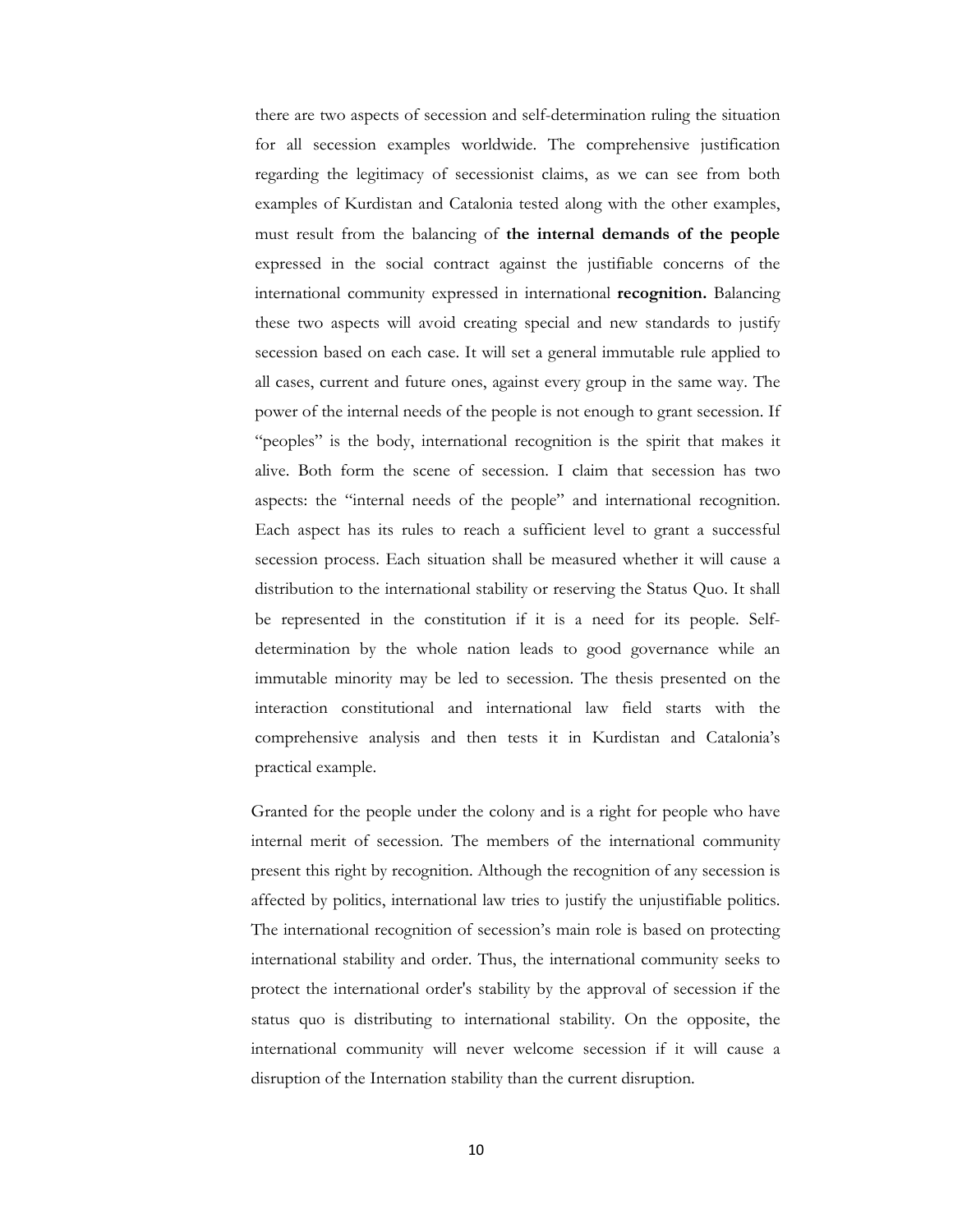This endeavour of international stability might be undertaken after forming foretelling regarding the probable disruptive consequences of recognizing the secession, the international community (or that body - entrusted with advising on the legitimacy of the secessionist movement), must balance this aspect against its valuation of the current disturbance of maintaining the status quo.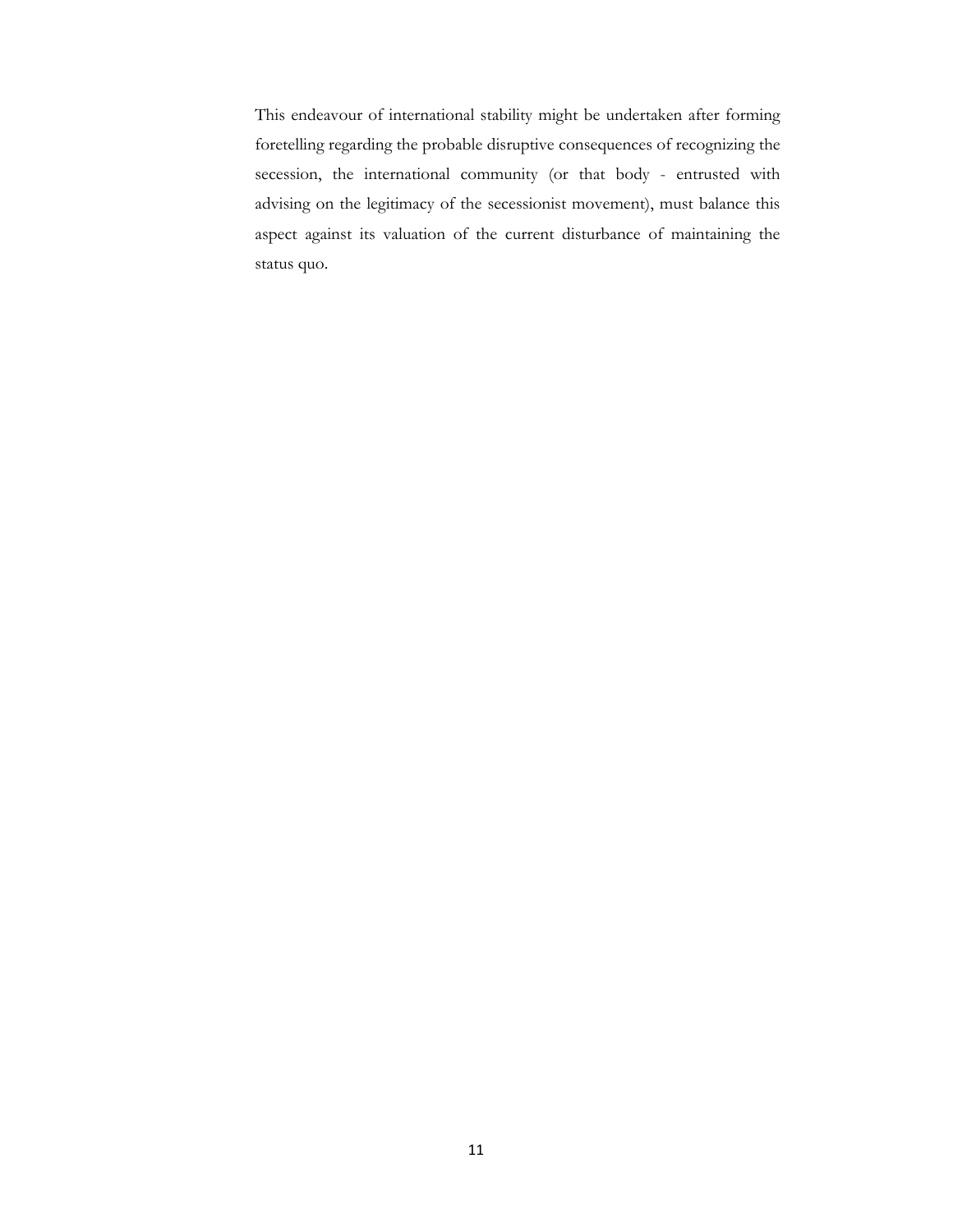## **V. LIST OF PUBLICATIONS**

Professional essay in a foreign language published in a foreign professional

**1.** Published Chapter in **"The 2020 International Review of Constitutional Reform"** Published by the Program on Constitutional Studies at the University of Texas at Austin in collaboration with the International Forum on the Future of Constitutionalism (ISBN 978-1-7374527-0-6)



**2.** Published Article titled **"Rethinking of Litigation of Consumer in Unfair Competition"** at Journal of Sharia & Law; Jan2019, Issue 77, p105-136, 32p ISSN:16081013.

 $(71,298 \text{ characters} - 32 \text{ Pages})$ 



Professional essay published in the candidate's mother tongue in a professional journal in the candidate's home country

 divorced the of Inheritability) Arabic"" ( قابلية توريث المطلقة البائن بين الفقه والقانون **3.** women in comparison between Law and Jurisprudence" DIRASAT Journal-Volume41,Shari'a and Law sciences, Supplement 3, 2014, 1435. SHARI'A AND LAW SCIENCES DIRASAT JOURNAL ISSN: 1026-3721 Online ISSN: 2663- 6190 (Jordan)

(characters 41574 )



Professional translation from a foreign language to the candidate's mother tongue

**4.** Translation of the Article titled "Rethinking of Litigation of Consumer in Unfair Competition" at Journal of Sharia & Law; Jan2019, Issue 77, p105-136, 32p ISSN:16081013.

(71,298 characters Input)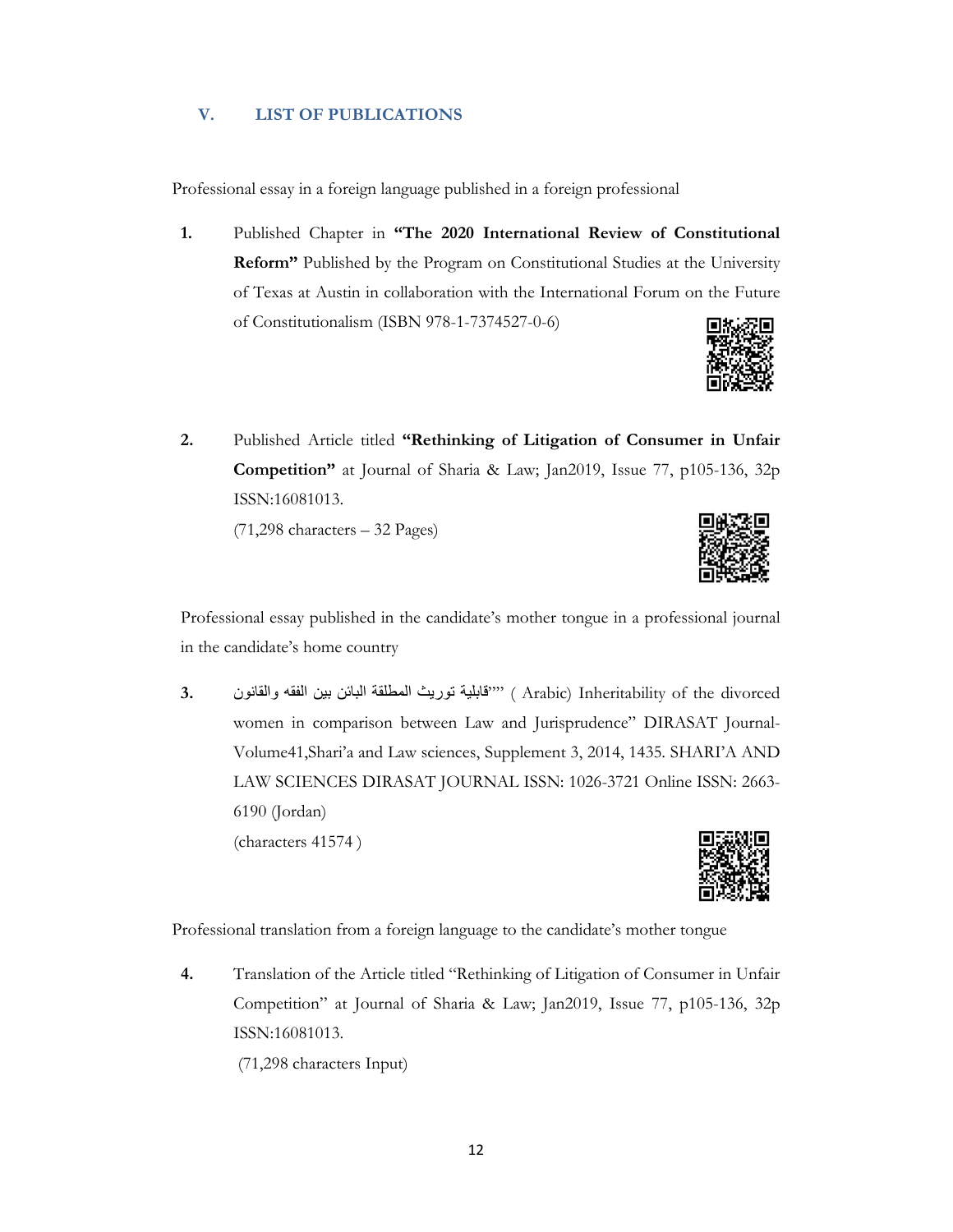Professional essay in a foreign language published in a foreign professional journal or a peer-reviewed volume of essays

**5.** Published paper titled "The position of Bill of Rights in the MENA Region: comparative study" in the "Wg Hart Workshop 2018: Building A 21st Century Bill Of Rights" on Monday, Jun 11 and Tuesday, Jun 12, 2018, London, by the Advanced Legal Studies, University of London. ACADEMIC Directors: Professor Roger Masterman, Dr Helene Tyrrell, Professor Merris Amos (25,619 characters)



**(**http://hartworkshop2018.com/ **(Password: wghart ) - all lowercase** accessed on May 3,2021.

- **6.** published a paper titled "Modern Globalization toward regionalization; legal perspective" on ILCY MUISC 16 on Apr 22, 2016 **(ISBN: 978-975-6760-82- 6)** EDITORS Meltem Iriparlak – Berk Tüzün (**22772 characters)**
- **7.** published a paper titled "WTO Dispute Settlement System" on ILCY MUISC 15 on Apr 10, 2015 **(ISBN: 978-975-6760-72-7)** EDITOR Talha Gençal (**17239 characters)**
- **8.** published a paper titled "Impacts of Modern Change Climate on Immigration" on ILCY MUISC 14 on April 11, 2014 **(ISBN: 978-975-6760-60-4)** EDITORS Esra Taşkın - Ezgi Çalışkan - Sena Karaduman - Nail Salkim (**7552 characters)**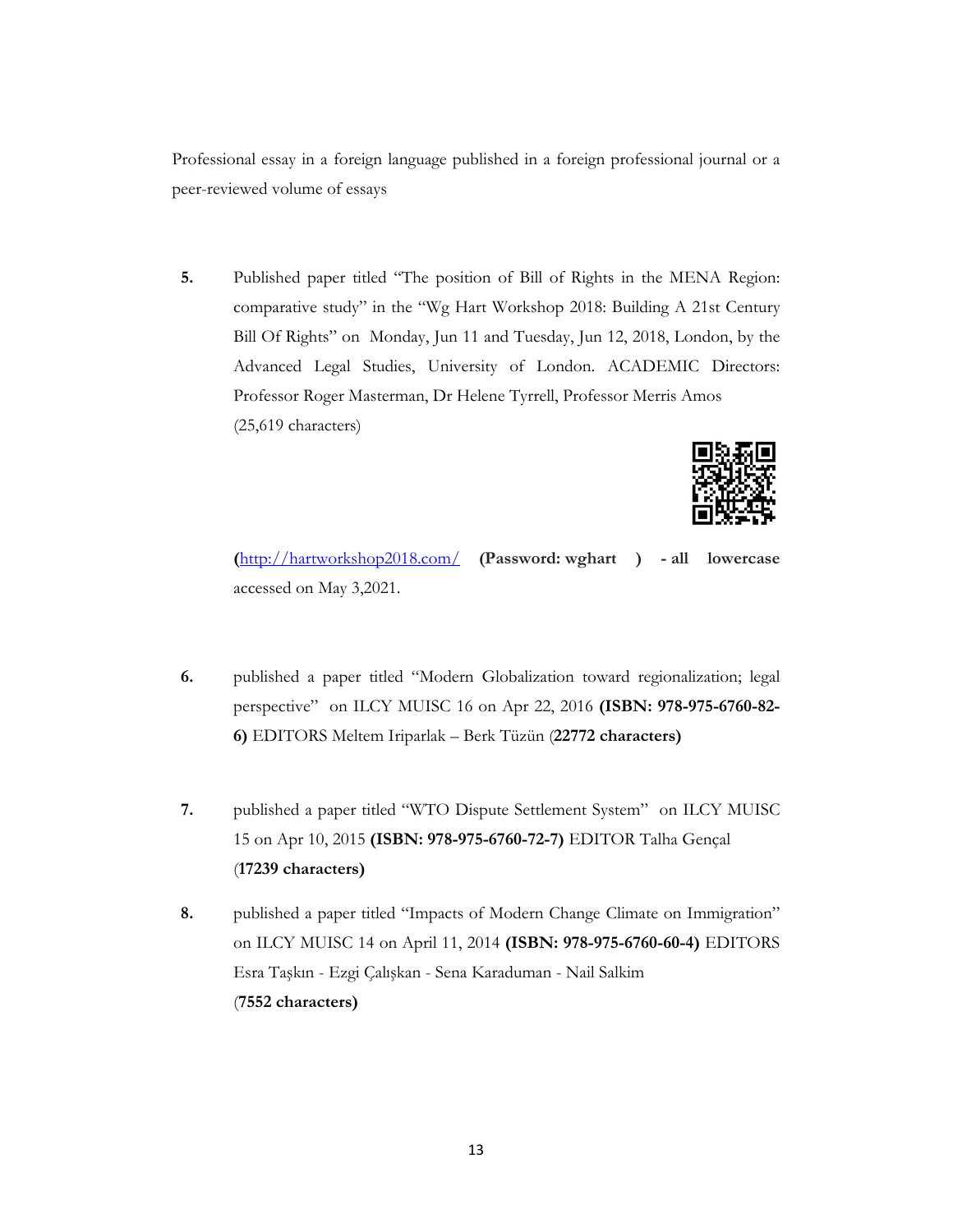Professional essay in a foreign language published in a professional journal or peerreviewed volume of essays in the candidate's home country

**9.** Presented a paper in the "**Paris Convention between national legislation and sustainable development"** conference Titled "Climate Changes in Immigration Law from a constitutional Perspective" on 2-4 May 2017, University of Jordan, Faculty of Law. **(90800 characters)** 



 $\,<$ 

http://architeriorsdesign.com/eyad/Climate%20Changes%20in%20Immigratio n%20Law%20from%20a%20constitutional%20Perspective.pdf> accessed on May 3,2021.



## **Coursebook**

 and Appointment" [تعيين القضاة وتدريبهم في المسائل المدنية والتجارية :دراسة مقارنة" **10.** Training of Judges in Civil and Commercial Matters: A comparative Study] ( Coursebook ) Oct 1, 2020), By Kindle Edition ASIN: B08LQLNV4V & Paperback, 191 pages ISBN: 9789957676 <https://www.amazon.com/Appointment-Training-Judges-Commercial-Matters-ebook/dp/B08LQLNV4V >accessed on May 3,2021.



**(73777 characters)**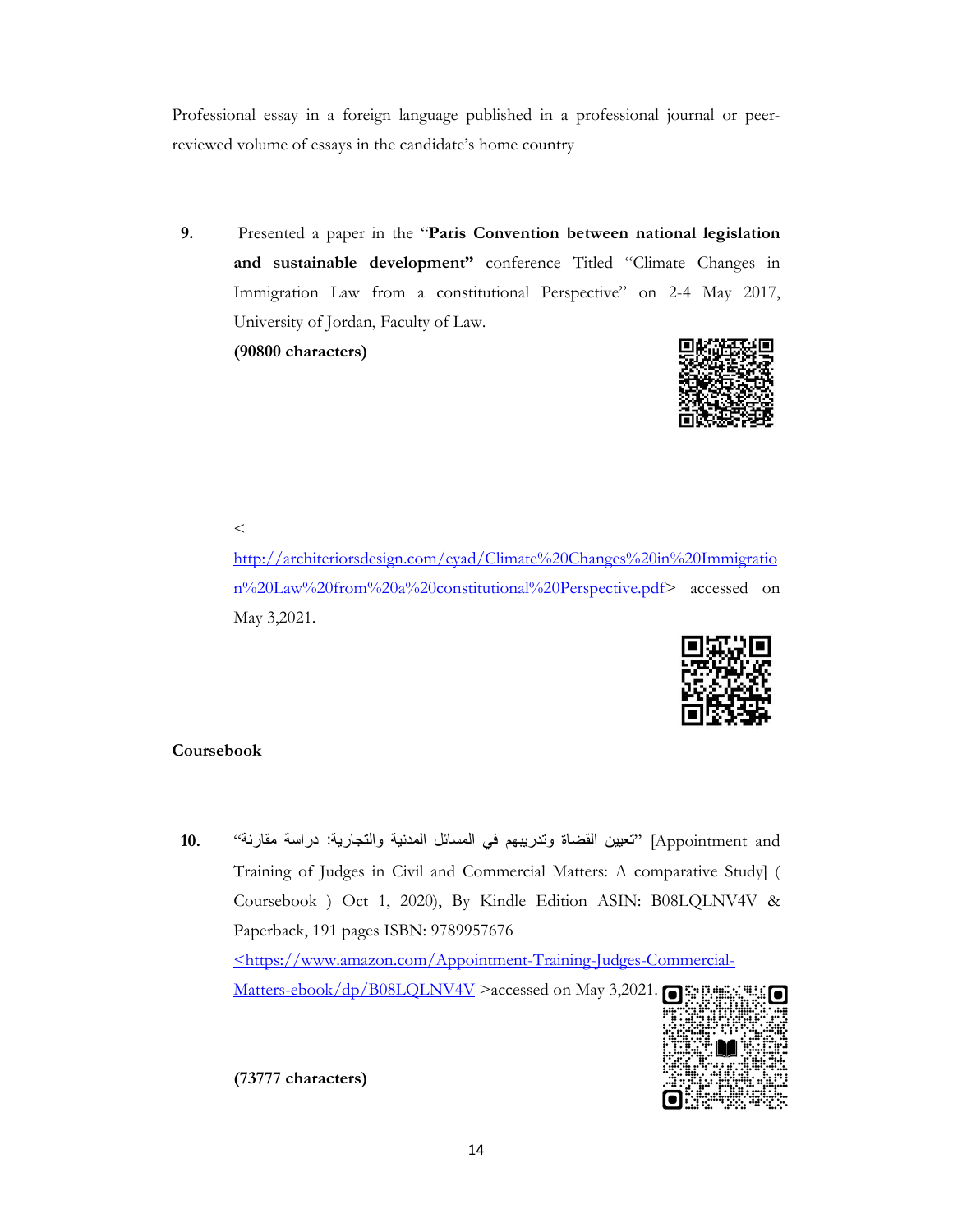Professional articles (published in a non-legal professional journal)

**11.** Jordan on Renewable Energy Sources  $\frac{\text{th}}{\text{t}}/$ /www.ammanjo.net/print.php?id=32535 >

Professional articles (published in at the candidates personal website)

**12. L'organisation Judiciaire en Jordanie (FRENCH language)**  <https://eyadalsamhan.wordpress.com/2017/06/10/lorganisation-judiciaireen-jordanie/ > accessed on May 3,2020.



**13.** The International Covenant on Civil and Political Rights (ICCPR) Jordanian legal case **law study <**https://eyadalsamhan.wordpress.com/2017/06/12/56/> accessed on May 3,2021**.** 



**14.** Jordan's International Legal Obligations on Renewable Energy Sources <https://eyadalsamhan.wordpress.com/2017/05/26/jordan-on-renewableenergy-sources/**>** accessed on May 3,2021